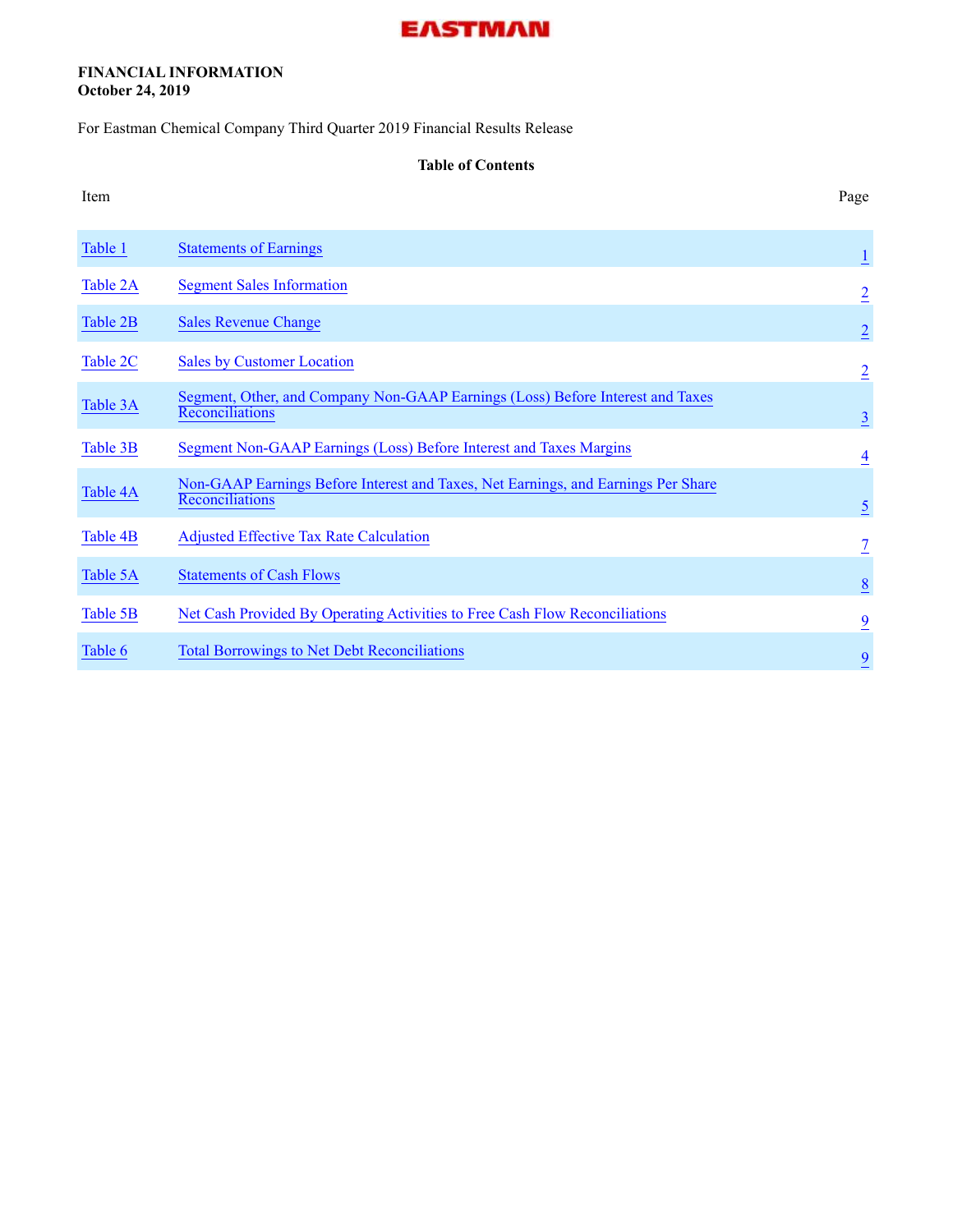### **Table 1 – Statements of Earnings**

<span id="page-1-0"></span>

|                                                              |                    | <b>Third Quarter</b> |               |       | <b>First Nine Months</b> |                |                           |       |  |  |
|--------------------------------------------------------------|--------------------|----------------------|---------------|-------|--------------------------|----------------|---------------------------|-------|--|--|
| (Dollars in millions, except per share amounts; unaudited)   |                    | 2019                 |               | 2018  |                          | 2019           |                           | 2018  |  |  |
| <b>Sales</b>                                                 | $\mathbf{\hat{S}}$ | 2,325                | $\mathcal{S}$ | 2,547 | $\mathbf{\hat{S}}$       | 7,068          | $\mathbf{\hat{S}}$        | 7,775 |  |  |
| Cost of sales <sup>(1)</sup>                                 |                    | 1,751                |               | 1,819 |                          | 5,331          |                           | 5,762 |  |  |
| Gross profit                                                 |                    | 574                  |               | 728   |                          | 1,737          |                           | 2,013 |  |  |
| Selling, general and administrative expenses                 |                    | 163                  |               | 175   |                          | 515            |                           | 554   |  |  |
| Research and development expenses                            |                    | 59                   |               | 60    |                          | 174            |                           | 176   |  |  |
| Asset impairments and restructuring charges, net             |                    | $\overline{2}$       |               |       |                          | 52             |                           | 6     |  |  |
| Other components of post-employment (benefit) cost, net      |                    | (20)                 |               | (30)  |                          | (62)           |                           | (90)  |  |  |
| Other (income) charges, net (2)                              |                    | 3                    |               | 6     |                          |                |                           | (50)  |  |  |
| Earnings before interest and taxes                           |                    | 367                  |               | 517   |                          | 1,058          |                           | 1,417 |  |  |
| Net interest expense                                         |                    | 54                   |               | 58    |                          | 165            |                           | 178   |  |  |
| Earnings before income taxes                                 |                    | 313                  |               | 459   |                          | 893            |                           | 1,239 |  |  |
| Provision for income taxes $(3)$                             |                    | 46                   |               | 46    |                          | 158            |                           | 190   |  |  |
| Net earnings                                                 |                    | 267                  |               | 413   |                          | 735            |                           | 1,049 |  |  |
| Less: Net earnings attributable to noncontrolling interest   |                    |                      |               | 1     |                          | $\overline{c}$ |                           | 3     |  |  |
| Net earnings attributable to Eastman                         | \$                 | 266                  | \$            | 412   | \$                       | 733            | \$                        | 1,046 |  |  |
|                                                              |                    |                      |               |       |                          |                |                           |       |  |  |
| Basic earnings per share attributable to Eastman             | \$                 | 1.95                 | \$            | 2.93  | $\$$                     | 5.31           | $\boldsymbol{\mathsf{S}}$ | 7.38  |  |  |
| Diluted earnings per share attributable to Eastman           | \$                 | 1.93                 | \$            | 2.89  | \$                       | 5.27           | \$                        | 7.28  |  |  |
|                                                              |                    |                      |               |       |                          |                |                           |       |  |  |
| Shares (in millions) outstanding at end of period            |                    | 136.0                |               | 140.0 |                          | 136.0          |                           | 140.0 |  |  |
| Shares (in millions) used for earnings per share calculation |                    |                      |               |       |                          |                |                           |       |  |  |
| <b>Basic</b>                                                 |                    | 136.8                |               | 140.6 |                          | 137.9          |                           | 141.7 |  |  |
| Diluted                                                      |                    | 137.8                |               | 142.4 |                          | 138.9          |                           | 143.7 |  |  |

(1) Includes \$67 million and \$21 million income from business interruption insurance in excess of costs in third quarter and first nine months 2018, respectively, from the previously reported disruption, repairs, and reconstruction of the coal gasification facility and restart of operations resulting from the October 4, 2017 incident (the "coal gasification incident").

(2) First nine months 2018 includes a gain of \$65 million from insurance for property damage from the coal gasification incident.<br>
(3) Third quarter and first nine months 2018 includes earnings of \$14 million and \$4 milli

(3) Third quarter and first nine months 2018 includes earnings of \$14 million and \$4 million, respectively, increasing the provisional net earnings increase previously recognized as a result of tax law changes.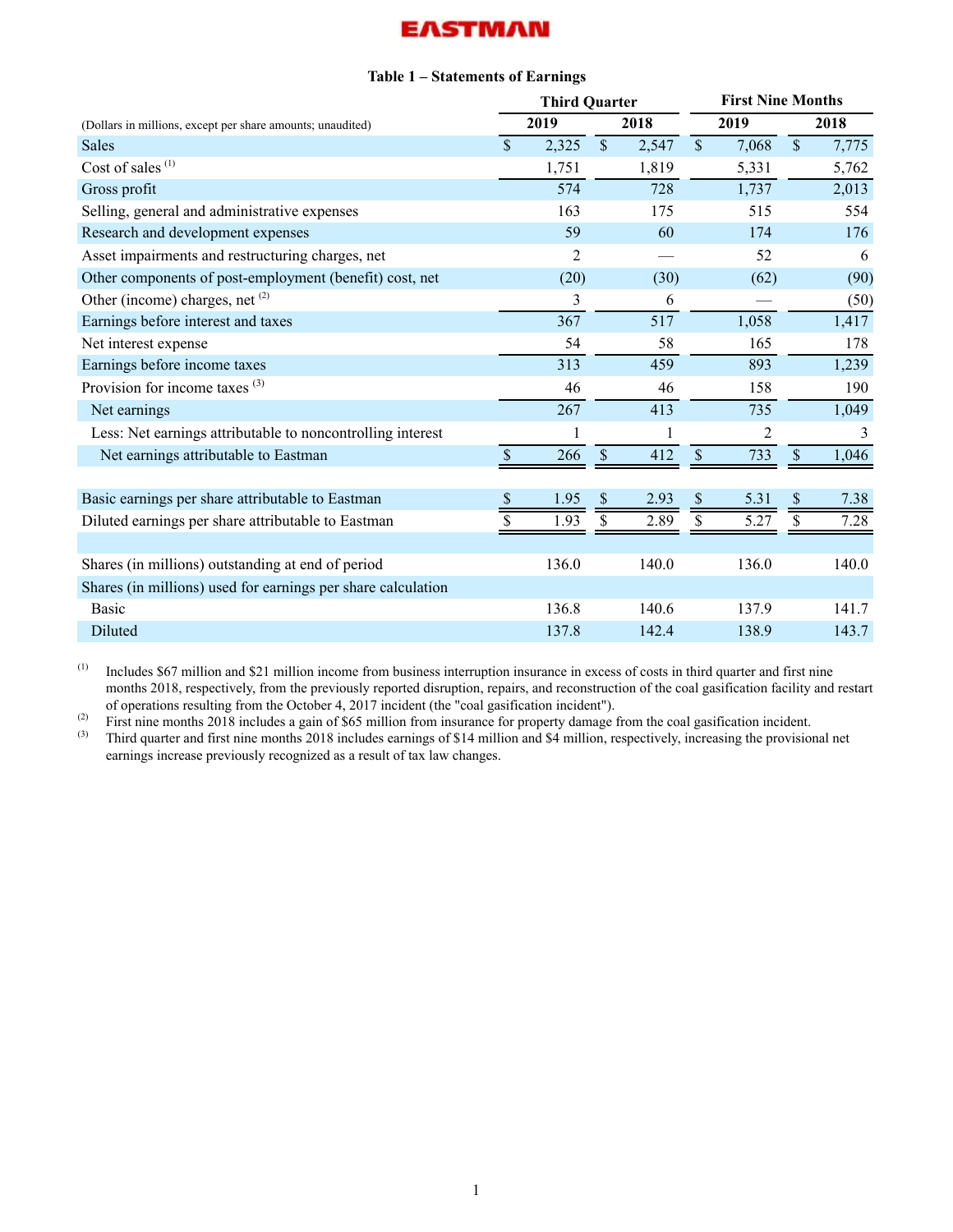### **Table 2A – Segment Sales Information**

<span id="page-2-0"></span>

|                                       | <b>Third Quarter</b> |       |  |       |     |       | <b>First Nine Months</b> |       |  |
|---------------------------------------|----------------------|-------|--|-------|-----|-------|--------------------------|-------|--|
| (Dollars in millions, unaudited)      |                      | 2019  |  | 2018  |     | 2019  |                          | 2018  |  |
| Sales by Segment                      |                      |       |  |       |     |       |                          |       |  |
| Additives & Functional Products       |                      | 832   |  | 915   | - S | 2,510 | -S                       | 2,796 |  |
| <b>Advanced Materials</b>             |                      | 697   |  | 709   |     | 2,050 |                          | 2,131 |  |
| <b>Chemical Intermediates</b>         |                      | 579   |  | 703   |     | 1,865 |                          | 2,142 |  |
| <b>Fibers</b>                         |                      | 217   |  | 220   |     | 643   |                          | 706   |  |
| <b>Total Eastman Chemical Company</b> |                      | 2.325 |  | 2.547 |     | 7,068 |                          | 7.775 |  |

# **Table 2B – Sales Revenue Change**

| <b>Third Quarter 2019 Compared to Third Quarter 2018</b> |                     |                                                 |                                       |                                   |  |  |  |  |  |  |  |  |
|----------------------------------------------------------|---------------------|-------------------------------------------------|---------------------------------------|-----------------------------------|--|--|--|--|--|--|--|--|
|                                                          |                     |                                                 | <b>Change in Sales Revenue Due To</b> |                                   |  |  |  |  |  |  |  |  |
| (Unaudited)                                              | Revenue<br>% Change | Volume /<br><b>Product Mix</b><br><b>Effect</b> | <b>Price Effect</b>                   | Exchange<br>Rate<br><b>Effect</b> |  |  |  |  |  |  |  |  |
| Additives & Functional Products                          | $(9) \%$            | $(3) \%$                                        | $(5) \%$                              | $(1) \%$                          |  |  |  |  |  |  |  |  |
| <b>Advanced Materials</b>                                | $(2) \%$            | $-\frac{9}{6}$                                  | $(1) \%$                              | $(1) \%$                          |  |  |  |  |  |  |  |  |
| Chemical Intermediates                                   | $(18)\%$            | $(7) \%$                                        | $(11)\%$                              | $-$ %                             |  |  |  |  |  |  |  |  |
| <b>Fibers</b>                                            | $(1) \%$            | $(1) \%$                                        | $-\frac{9}{6}$                        | $-\frac{9}{6}$                    |  |  |  |  |  |  |  |  |
|                                                          |                     |                                                 |                                       |                                   |  |  |  |  |  |  |  |  |
| <b>Total Eastman Chemical Company</b>                    | $(9) \%$            | $(3) \%$                                        | $(5) \%$                              | $(1)\%$                           |  |  |  |  |  |  |  |  |

## **First Nine Months 2019 Compared to First Nine Months 2018**

|                                       |                     |                                                 | <b>Change in Sales Revenue Due To</b> |                                   |  |  |  |  |  |
|---------------------------------------|---------------------|-------------------------------------------------|---------------------------------------|-----------------------------------|--|--|--|--|--|
| (Unaudited)                           | Revenue<br>% Change | Volume /<br><b>Product Mix</b><br><b>Effect</b> | <b>Price Effect</b>                   | Exchange<br>Rate<br><b>Effect</b> |  |  |  |  |  |
| Additives & Functional Products       | $(10)\%$            | $(5) \%$                                        | $(3) \%$                              | $(2)\%$                           |  |  |  |  |  |
| <b>Advanced Materials</b>             | $(4) \%$            | $(2) \%$                                        | $-\frac{9}{6}$                        | $(2)\%$                           |  |  |  |  |  |
| <b>Chemical Intermediates</b>         | $(13)\%$            | $(5) \%$                                        | $(7) \%$                              | $(1) \%$                          |  |  |  |  |  |
| Fibers                                | $(9) \%$            | $(8) \%$                                        | $(1) \%$                              | $-$ %                             |  |  |  |  |  |
|                                       |                     |                                                 |                                       |                                   |  |  |  |  |  |
| <b>Total Eastman Chemical Company</b> | $(9) \%$            | $(5) \%$                                        | $(3) \%$                              | $(1)\%$                           |  |  |  |  |  |

### **Table 2C – Sales by Customer Location**

|                                       |  | <b>Third Quarter</b> |  | <b>First Nine Months</b> |       |  |       |
|---------------------------------------|--|----------------------|--|--------------------------|-------|--|-------|
| (Dollars in millions, unaudited)      |  | 2019                 |  | 2018                     | 2019  |  | 2018  |
| Sales by Customer Location            |  |                      |  |                          |       |  |       |
| United States and Canada              |  | 966                  |  | 1,083                    | 2,961 |  | 3,291 |
| Asia Pacific                          |  | 602                  |  | 665                      | 1.729 |  | 1,946 |
| Europe, Middle East, and Africa       |  | 611                  |  | 649                      | 1,949 |  | 2,101 |
| Latin America                         |  | 146                  |  | 150                      | 429   |  | 437   |
| <b>Total Eastman Chemical Company</b> |  | 2.325                |  | 2.547                    | 7,068 |  | 7.775 |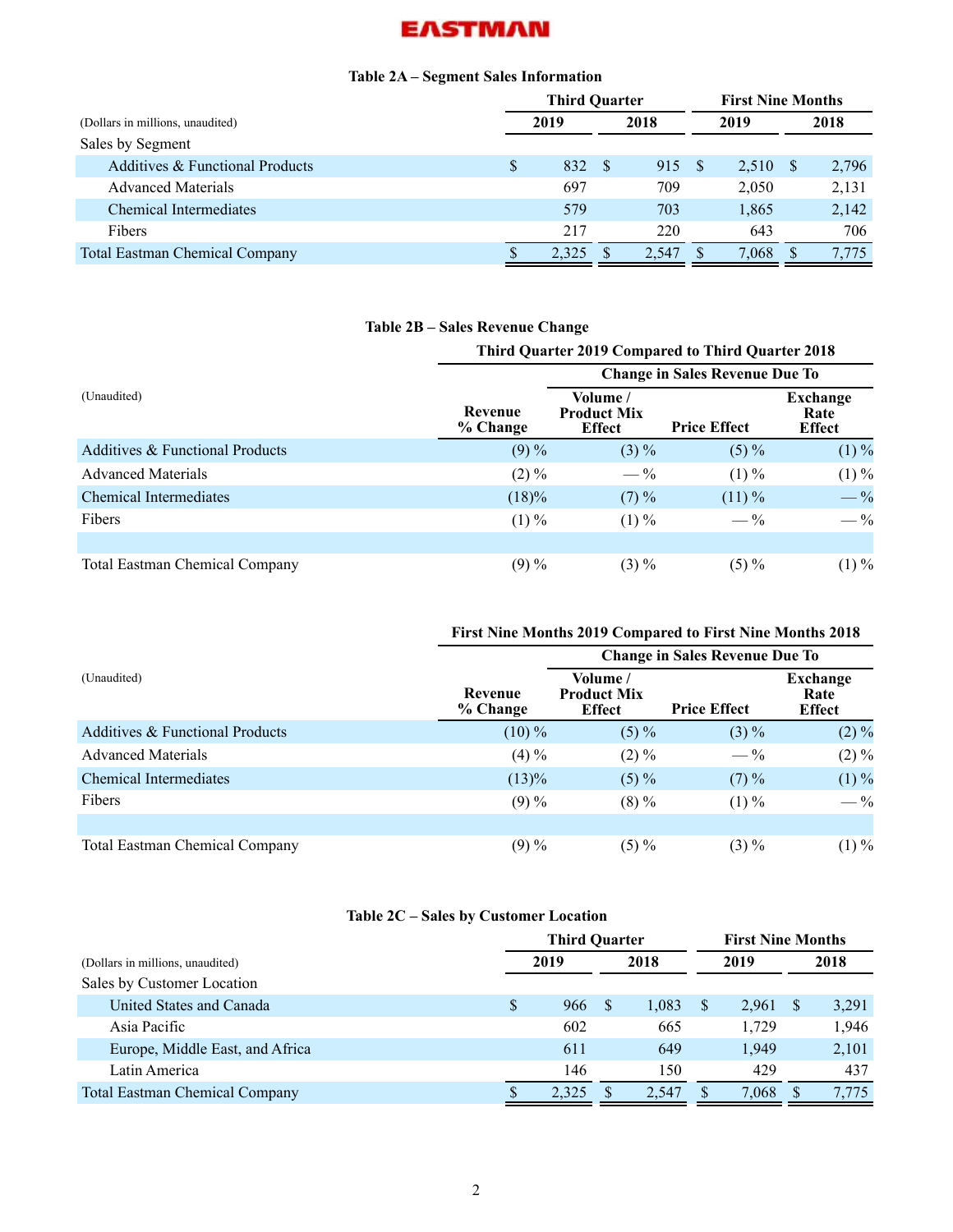### **Table 3A - Segment, Other, and Company Non-GAAP Earnings (Loss) Before Interest and Taxes Reconciliations (1)**

<span id="page-3-0"></span>

|                                                                                      | <b>Third Quarter</b> |                           |        |               | <b>First Nine Months</b> |                           |        |  |  |
|--------------------------------------------------------------------------------------|----------------------|---------------------------|--------|---------------|--------------------------|---------------------------|--------|--|--|
| (Dollars in millions, unaudited)                                                     | 2019                 |                           | 2018   |               | 2019                     |                           | 2018   |  |  |
| Additives & Functional Products                                                      |                      |                           |        |               |                          |                           |        |  |  |
| Earnings before interest and taxes                                                   | \$<br>144            | $\mathcal{S}$             | 186    | $\mathcal{S}$ | 437                      | \$                        | 554    |  |  |
| Asset impairments and restructuring charges, net (2)                                 |                      |                           |        |               | 4                        |                           |        |  |  |
| Coal gasification incident insurance in excess of costs                              |                      |                           | (4)    |               |                          |                           | (6)    |  |  |
| Excluding non-core and unusual items                                                 | 144                  |                           | 182    |               | 441                      |                           | 548    |  |  |
| <b>Advanced Materials</b>                                                            |                      |                           |        |               |                          |                           |        |  |  |
| Earnings before interest and taxes                                                   | 159                  |                           | 153    |               | 406                      |                           | 438    |  |  |
| Coal gasification incident insurance in excess of costs                              |                      |                           | (6)    |               |                          |                           | (9)    |  |  |
| Excluding unusual item                                                               | 159                  |                           | 147    |               | 406                      |                           | 429    |  |  |
| <b>Chemical Intermediates</b>                                                        |                      |                           |        |               |                          |                           |        |  |  |
| Earnings before interest and taxes                                                   | 34                   |                           | 109    |               | 170                      |                           | 264    |  |  |
| Coal gasification incident insurance in excess of costs                              |                      |                           | (30)   |               |                          |                           | (32)   |  |  |
| Excluding unusual item                                                               | 34                   |                           | 79     |               | 170                      |                           | 232    |  |  |
| Fibers                                                                               |                      |                           |        |               |                          |                           |        |  |  |
| Earnings before interest and taxes                                                   | 51                   |                           | 84     |               | 144                      |                           | 210    |  |  |
| Coal gasification incident insurance in excess of costs                              |                      |                           | (27)   |               |                          |                           | (39)   |  |  |
| Excluding unusual item                                                               | 51                   |                           | 57     |               | 144                      |                           | 171    |  |  |
| Other                                                                                |                      |                           |        |               |                          |                           |        |  |  |
| Loss before interest and taxes                                                       | (21)                 |                           | (15)   |               | (99)                     |                           | (49)   |  |  |
| Asset impairments and restructuring charges, net (3)                                 | $\overline{2}$       |                           |        |               | 48                       |                           | 6      |  |  |
| Costs resulting from tax law changes and outside-U.S. entity<br>reorganizations      |                      |                           | 1      |               |                          |                           | 20     |  |  |
| Excluding non-core and unusual items                                                 | (19)                 |                           | (14)   |               | (51)                     |                           | (23)   |  |  |
| <b>Total Eastman Chemical Company</b>                                                |                      |                           |        |               |                          |                           |        |  |  |
| Earnings before interest and taxes                                                   | 367                  |                           | 517    |               | 1,058                    |                           | 1,417  |  |  |
| Asset impairments and restructuring charges, net                                     | $\overline{2}$       |                           |        |               | 52                       |                           | 6      |  |  |
| Coal gasification incident insurance in excess of costs                              |                      |                           | (67)   |               |                          |                           | (86)   |  |  |
| Costs resulting from tax law changes and outside-U.S. entity<br>reorganizations      |                      |                           |        |               |                          |                           | 20     |  |  |
| Total earnings before interest and taxes excluding non-core<br>and unusual items     | \$<br>369            | \$                        | 451 \$ |               | 1,110                    | - \$                      | 1,357  |  |  |
| Company Non-GAAP Earnings Before Interest and Taxes<br>Reconciliations by Line Items |                      |                           |        |               |                          |                           |        |  |  |
| Earnings before interest and taxes                                                   | \$<br>367            | $\mathcal{S}$             | 517    | $\mathcal{S}$ | 1,058                    | $\boldsymbol{\mathsf{S}}$ | 1,417  |  |  |
| Costs of sales                                                                       |                      |                           | (67)   |               |                          |                           | (21)   |  |  |
| Selling, general and administrative expenses                                         |                      |                           | 1      |               |                          |                           | $\tau$ |  |  |
| Asset impairments and restructuring charges, net                                     | 2                    |                           |        |               | 52                       |                           | 6      |  |  |
| Other (income) charges, net                                                          |                      |                           |        |               |                          |                           | (52)   |  |  |
| Total earnings before interest and taxes excluding non-core<br>and unusual items     | \$<br>369            | $\boldsymbol{\mathsf{S}}$ | 451    | \$            | 1,110                    | $\mathbf{\hat{s}}$        | 1,357  |  |  |

(1) See "Management's Discussion and Analysis of Financial Condition and Results of Operations" of the Company's [Quarterly Report on](http://www.sec.gov/Archives/edgar/data/915389/000091538918000058/emn2018093010q.htm) [Form 10-Q](http://www.sec.gov/Archives/edgar/data/915389/000091538918000058/emn2018093010q.htm) for third quarter 2018 for descriptions of third quarter and first nine months 2018 non-core and unusual items.

(2) First nine months 2019 is additional restructuring charge related to a capital project discontinued in 2016.<br>
(3) Third quarter and first nine months 2019 is primarily severance and related restructuring costs

Third quarter and first nine months 2019 is primarily severance and related restructuring costs.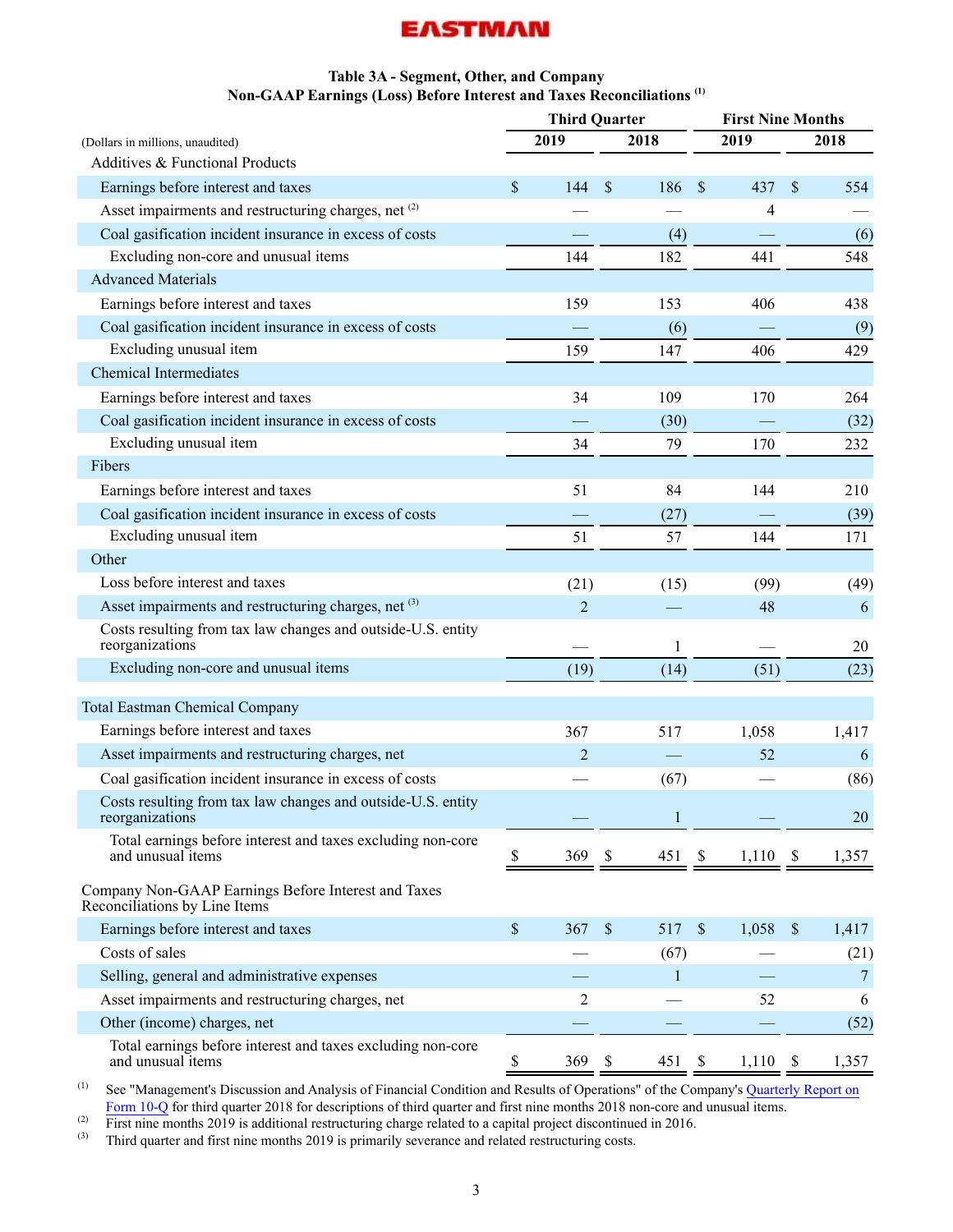<span id="page-4-0"></span>

|                                                            |                                               |      | <b>Third Quarter</b>             |                                |      |                                          | <b>First Nine Months</b>       |       |                                                 |                                |       |                                                 |  |
|------------------------------------------------------------|-----------------------------------------------|------|----------------------------------|--------------------------------|------|------------------------------------------|--------------------------------|-------|-------------------------------------------------|--------------------------------|-------|-------------------------------------------------|--|
| (Dollars in millions, unaudited)                           |                                               | 2019 |                                  |                                | 2018 |                                          |                                | 2019  |                                                 | 2018                           |       |                                                 |  |
|                                                            | <b>EBIT</b><br><b>Adjusted</b><br><b>EBIT</b> |      | <b>Adjusted</b><br><b>Margin</b> | <b>Adjusted</b><br><b>EBIT</b> |      | <b>Adjusted</b><br><b>EBIT</b><br>Margin | <b>Adjusted</b><br><b>EBIT</b> |       | <b>Adjusted</b><br><b>EBIT</b><br><b>Margin</b> | <b>Adjusted</b><br><b>EBIT</b> |       | <b>Adjusted</b><br><b>EBIT</b><br><b>Margin</b> |  |
| Additives & Functional<br>Products                         | \$                                            | 144  | $17.3\%$ \$                      |                                | 182  | $19.9\%$ \$                              |                                | 441   | $17.6\%$ \$                                     |                                | 548   | 19.6%                                           |  |
| <b>Advanced Materials</b>                                  |                                               | 159  | 22.8%                            |                                | 147  | 20.7%                                    |                                | 406   | 19.8%                                           |                                | 429   | 20.1%                                           |  |
| <b>Chemical Intermediates</b>                              |                                               | 34   | 5.9%                             |                                | 79   | 11.2%                                    |                                | 170   | 9.1%                                            |                                | 232   | 10.8%                                           |  |
| <b>Fibers</b>                                              |                                               | 51   | 23.5%                            |                                | 57   | 25.9%                                    |                                | 144   | 22.4%                                           |                                | 171   | 24.2%                                           |  |
| Total segment EBIT excluding<br>non-core and unusual items |                                               | 388  | 16.7%                            |                                | 465  | 18.3%                                    |                                | 1,161 | 16.4%                                           |                                | 1,380 | 17.7%                                           |  |
| Other                                                      |                                               | (19) |                                  |                                | (14) |                                          |                                | (51)  |                                                 |                                | (23)  |                                                 |  |
| Total EBIT excluding non-core<br>and unusual items         |                                               | 369  | $15.9\%$ \$                      |                                | 451  | $17.7\%$                                 |                                | 1,110 | $15.7\%$ \$                                     |                                | 1,357 | 17.5%                                           |  |

## **Table 3B - Segment Non-GAAP Earnings (Loss) Before Interest and Taxes Margins(1)(2)**

(1) For identification of excluded non-core and unusual items and reconciliations to GAAP EBIT, see [Table 3A](#page-3-0).<br>Adjusted EBIT margin is non-GAAP EBIT divided by GAAP sales. See Table 2A for sales

Adjusted EBIT margin is non-GAAP EBIT divided by GAAP sales. See [Table 2A](#page-2-0) for sales.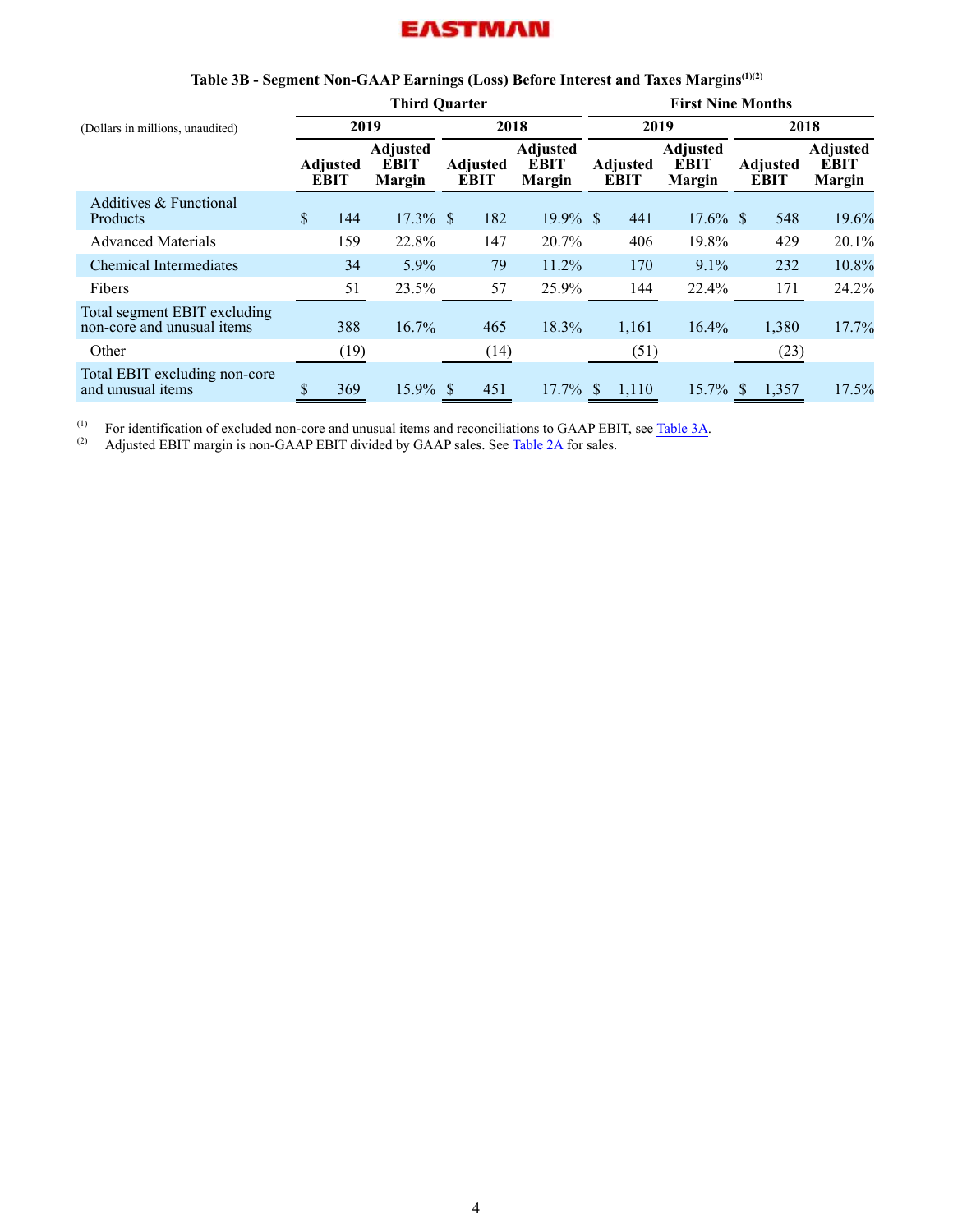#### **Table 4A – Non-GAAP Earnings Before Interest and Taxes, Net Earnings, and Earnings Per Share Reconciliations**

<span id="page-5-0"></span>

|                                                                                                    | <b>Third Quarter 2019</b>    |                           |                        |                           |                        |                         |                           |                                                       |                  |    |                                    |  |  |  |
|----------------------------------------------------------------------------------------------------|------------------------------|---------------------------|------------------------|---------------------------|------------------------|-------------------------|---------------------------|-------------------------------------------------------|------------------|----|------------------------------------|--|--|--|
|                                                                                                    |                              | Earnings<br><b>Before</b> |                        | Earnings<br><b>Before</b> |                        | <b>Provision</b><br>for | <b>Effective</b>          | <b>Net Earnings</b><br><b>Attributable to Eastman</b> |                  |    |                                    |  |  |  |
| (Dollars in millions, except per share amounts,<br>unaudited)                                      | <b>Interest</b><br>and Taxes |                           | Income<br><b>Taxes</b> |                           | Income<br><b>Taxes</b> |                         | Income<br><b>Tax Rate</b> |                                                       | <b>After Tax</b> |    | <b>Per Diluted</b><br><b>Share</b> |  |  |  |
| As reported (GAAP)                                                                                 | S                            | 367                       |                        | 313                       |                        | 46                      | $15\%$ \$                 |                                                       | 266              |    | 1.93                               |  |  |  |
| Non-Core or Unusual Items: (1)                                                                     |                              |                           |                        |                           |                        |                         |                           |                                                       |                  |    |                                    |  |  |  |
| Asset impairments and restructuring<br>charges, net                                                |                              |                           |                        | $\mathfrak{D}$            |                        |                         |                           |                                                       |                  |    | 0.01                               |  |  |  |
| Non-GAAP (Excluding non-core and<br>unusual items and with adjusted provision<br>for income taxes) |                              | 369                       |                        | 315                       |                        | 47                      | $15\%$ \$                 |                                                       | 267              | S. | 1.94                               |  |  |  |

|                                                                                                    | <b>Third Quarter 2018</b> |                              |                           |                        |                         |                        |                           |  |                                                       |                                    |  |  |  |  |
|----------------------------------------------------------------------------------------------------|---------------------------|------------------------------|---------------------------|------------------------|-------------------------|------------------------|---------------------------|--|-------------------------------------------------------|------------------------------------|--|--|--|--|
|                                                                                                    |                           | Earnings<br><b>Before</b>    | Earnings<br><b>Before</b> |                        | <b>Provision</b><br>for |                        | <b>Effective</b>          |  | <b>Net Earnings</b><br><b>Attributable to Eastman</b> |                                    |  |  |  |  |
| (Dollars in millions, except per share amounts,<br>unaudited)                                      |                           | <b>Interest</b><br>and Taxes |                           | Income<br><b>Taxes</b> |                         | Income<br><b>Taxes</b> | Income<br><b>Tax Rate</b> |  | <b>After Tax</b>                                      | <b>Per Diluted</b><br><b>Share</b> |  |  |  |  |
| As reported (GAAP)                                                                                 | \$                        | 517                          | S                         | 459                    |                         | 46                     | $10\%$ \$                 |  | 412                                                   | 2.89<br><b>S</b>                   |  |  |  |  |
| Non-Core or Unusual Items: (1)                                                                     |                           |                              |                           |                        |                         |                        |                           |  |                                                       |                                    |  |  |  |  |
| Coal gasification incident insurance in<br>excess of costs                                         |                           | (67)                         |                           | (67)                   |                         | (12)                   |                           |  | (55)                                                  | (0.39)                             |  |  |  |  |
| Costs resulting from tax law changes and<br>outside-U.S. entity reorganizations                    |                           |                              |                           |                        |                         |                        |                           |  |                                                       | 0.01                               |  |  |  |  |
| Adjustments from tax law changes and<br>outside-U.S. entity reorganizations                        |                           |                              |                           |                        |                         | 14                     |                           |  | (14)                                                  | (0.10)                             |  |  |  |  |
| Interim adjustment to tax provision $(2)$                                                          |                           |                              |                           |                        |                         | 11                     |                           |  | (11)                                                  | (0.07)                             |  |  |  |  |
| Non-GAAP (Excluding non-core and<br>unusual items and with adjusted provision<br>for income taxes) | \$                        | 451                          | <sup>S</sup>              | 393                    | S                       | 59                     | $15\%$ \$                 |  | 333                                                   | <sup>S</sup><br>2.34               |  |  |  |  |

(1) See [Table 3A](#page-3-0) for description of third quarter 2019 and 2018 non-core and unusual items. Provision for income taxes for non-core and unusual items is calculated using the tax rate for the jurisdiction where the gains are taxable and the expenses are deductible.

<sup>(2)</sup> The provision for income taxes for third quarter 2018 was adjusted to reflect the then current forecasted full year effective tax rate.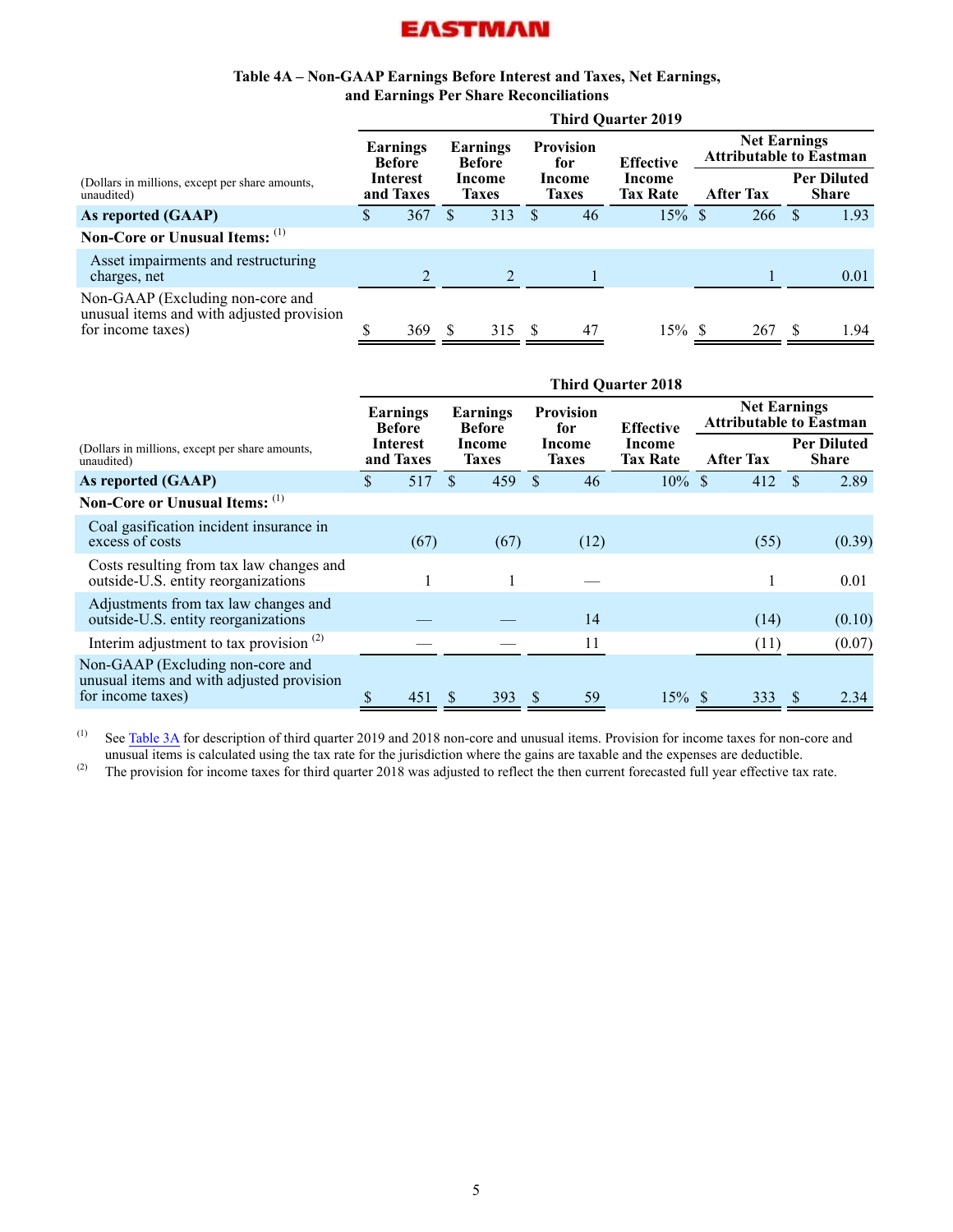#### **Table 4A – Non-GAAP Earnings Before Interest and Taxes, Net Earnings, and Earnings Per Share Reconciliations (continued)**

|                                                                             | <b>First Nine Months 2019</b> |                       |                        |                           |                        |                         |                           |                                                       |     |                                    |      |  |  |  |
|-----------------------------------------------------------------------------|-------------------------------|-----------------------|------------------------|---------------------------|------------------------|-------------------------|---------------------------|-------------------------------------------------------|-----|------------------------------------|------|--|--|--|
|                                                                             | Earnings<br><b>Before</b>     |                       |                        | Earnings<br><b>Before</b> |                        | <b>Provision</b><br>for | <b>Effective</b>          | <b>Net Earnings</b><br><b>Attributable to Eastman</b> |     |                                    |      |  |  |  |
| (Dollars in millions, except per share amounts,<br>unaudited)               |                               | Interest<br>and Taxes | Income<br><b>Taxes</b> |                           | Income<br><b>Taxes</b> |                         | Income<br><b>Tax Rate</b> | <b>After Tax</b>                                      |     | <b>Per Diluted</b><br><b>Share</b> |      |  |  |  |
| As reported (GAAP)                                                          | S.                            | 1,058                 | \$                     | 893                       | $\mathbb{S}$           | 158                     | $18\%$ \$                 |                                                       | 733 | <sup>\$</sup>                      | 5.27 |  |  |  |
| Non-Core or Unusual Items: (1)                                              |                               |                       |                        |                           |                        |                         |                           |                                                       |     |                                    |      |  |  |  |
| Asset impairments and restructuring<br>charges, net                         |                               | 52                    |                        | 52                        |                        | 13                      |                           |                                                       | 39  |                                    | 0.29 |  |  |  |
| Adjustments from tax law changes and<br>outside-U.S. entity reorganizations |                               |                       |                        |                           |                        | (7)                     |                           |                                                       |     |                                    | 0.05 |  |  |  |
| Interim adjustment to tax provision $(2)$                                   |                               |                       |                        |                           |                        | (13)                    |                           |                                                       | 13  |                                    | 0.09 |  |  |  |
| Non-GAAP (Excluding non-core and<br>unusual items)                          |                               | 1,110                 | S                      | 945                       | -S                     | 151                     | $16\%$ \$                 |                                                       | 792 | S                                  | 5.70 |  |  |  |

|                                                                                 | <b>First Nine Months 2018</b> |                           |     |                                                     |              |                         |                  |                                                       |                           |               |                  |                                    |  |  |
|---------------------------------------------------------------------------------|-------------------------------|---------------------------|-----|-----------------------------------------------------|--------------|-------------------------|------------------|-------------------------------------------------------|---------------------------|---------------|------------------|------------------------------------|--|--|
|                                                                                 |                               | Earnings<br><b>Before</b> |     | Earnings<br><b>Before</b><br>Income<br><b>Taxes</b> |              | <b>Provision</b><br>for | <b>Effective</b> | <b>Net Earnings</b><br><b>Attributable to Eastman</b> |                           |               |                  |                                    |  |  |
| (Dollars in millions, except per share amounts,<br>unaudited)                   |                               | Interest<br>and Taxes     |     |                                                     |              |                         |                  | Income<br><b>Taxes</b>                                | Income<br><b>Tax Rate</b> |               | <b>After Tax</b> | <b>Per Diluted</b><br><b>Share</b> |  |  |
| As reported (GAAP)                                                              | \$                            | 1,417                     | \$. | 1,239                                               | \$.          | 190                     | 15%              | <sup>S</sup>                                          | 1,046                     | <sup>\$</sup> | 7.28             |                                    |  |  |
| Non-Core or Unusual Items: (1)                                                  |                               |                           |     |                                                     |              |                         |                  |                                                       |                           |               |                  |                                    |  |  |
| Asset impairments and restructuring<br>charges, net                             |                               | 6                         |     | 6                                                   |              | $\overline{2}$          |                  |                                                       | $\overline{4}$            |               | 0.03             |                                    |  |  |
| Coal gasification incident insurance in<br>excess of costs                      |                               | (86)                      |     | (86)                                                |              | (17)                    |                  |                                                       | (69)                      |               | (0.49)           |                                    |  |  |
| Costs resulting from tax law changes and<br>outside-U.S. entity reorganizations |                               | 20                        |     | 20                                                  |              | 5                       |                  |                                                       | 15                        |               | 0.11             |                                    |  |  |
| Adjustments from tax law changes and<br>outside-U.S. entity reorganizations     |                               |                           |     |                                                     |              | 4                       |                  |                                                       | (4)                       |               | (0.03)           |                                    |  |  |
| Interim adjustment to tax provision $(2)$                                       |                               |                           |     |                                                     |              | 16                      |                  |                                                       | (16)                      |               | (0.11)           |                                    |  |  |
| Non-GAAP (Excluding non-core and<br>unusual items)                              |                               | 1,357                     | -S  | 1,179                                               | <sup>8</sup> | 200                     | $17\%$ \$        |                                                       | 976                       | -S            | 6.79             |                                    |  |  |

<sup>(1)</sup> See [Table 3A](#page-3-0) for description of first nine months 2019 and 2018 non-core and unusual items. Provision for income taxes for non-core and unusual items is calculated using the tax rate for the jurisdiction where the gains are taxable and the expenses are deductible.

(2) The adjusted provision for income taxes for first nine months 2019 and 2018 is calculated applying the forecasted full year effective tax rate as shown in [Table 4B](#page-7-0).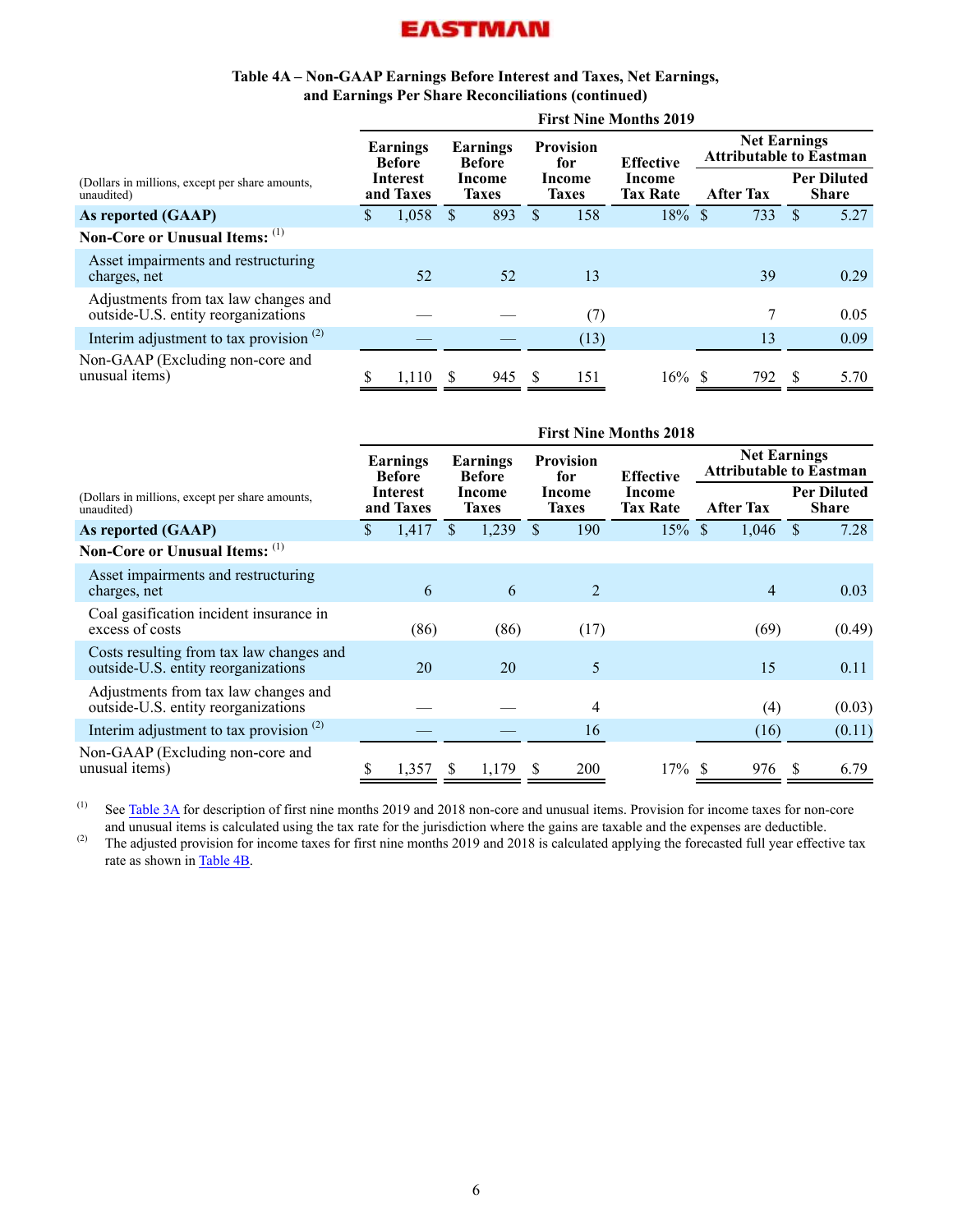

#### **Table 4A – Non-GAAP Earnings Before Interest and Taxes, Net Earnings, and Earnings Per Share Reconciliations (continued)**

<span id="page-7-0"></span>

|                                                                                                    | <b>Second Quarter 2019</b> |                           |    |                           |                         |                        |                           |                                                       |                  |     |                                    |  |
|----------------------------------------------------------------------------------------------------|----------------------------|---------------------------|----|---------------------------|-------------------------|------------------------|---------------------------|-------------------------------------------------------|------------------|-----|------------------------------------|--|
|                                                                                                    |                            | Earnings<br><b>Before</b> |    | Earnings<br><b>Before</b> | <b>Provision</b><br>for |                        | <b>Effective</b>          | <b>Net Earnings</b><br><b>Attributable to Eastman</b> |                  |     |                                    |  |
| (Dollars in millions, except per share amounts,<br>unaudited)                                      |                            | Interest<br>and Taxes     |    | Income<br><b>Taxes</b>    |                         | Income<br><b>Taxes</b> | Income<br><b>Tax Rate</b> |                                                       | <b>After Tax</b> |     | <b>Per Diluted</b><br><b>Share</b> |  |
| As reported (GAAP)                                                                                 | S.                         | 371                       | S. | 316                       | <b>S</b>                | 57                     | $18\%$ \$                 |                                                       | 258              | \$. | 1.85                               |  |
| Non-Core or Unusual Items: (1)                                                                     |                            |                           |    |                           |                         |                        |                           |                                                       |                  |     |                                    |  |
| Asset impairments and restructuring<br>charges, net                                                |                            | 18                        |    | 18                        |                         | 6                      |                           |                                                       | 12               |     | 0.09                               |  |
| Adjustments from tax law changes and<br>outside-U.S. entity reorganizations                        |                            |                           |    |                           |                         | 3                      |                           |                                                       | (3)              |     | (0.02)                             |  |
| Interim adjustment to tax provision $(2)$                                                          |                            |                           |    |                           |                         | (10)                   |                           |                                                       | 10               |     | 0.07                               |  |
| Non-GAAP (Excluding non-core and<br>unusual items and with adjusted provision<br>for income taxes) |                            | 389                       | -S | 334                       | - S                     | 56                     | $17\%$ \$                 |                                                       | 277              | -S  | 1.99                               |  |

<sup>(1)</sup> See Table 3A of the [Company's Current Report on Form 8-K dated and furnished July 25, 2019](http://www.sec.gov/Archives/edgar/data/915389/000091538919000044/ex990120190630cctables.htm) for descriptions of second quarter 2019 non-core and unusual items. Provision for income taxes for non-core and unusual items is calculated using the tax rate for the jurisdiction where the gains are taxable and the expenses are deductible.

<sup>(2)</sup> The provision for income taxes for second quarter 2019 was adjusted to reflect the then current forecasted full year effective tax rate.

#### **Table 4B - Adjusted Effective Tax Rate Calculation**

|                                                                      | <b>First Nine Months</b> |       |  |
|----------------------------------------------------------------------|--------------------------|-------|--|
|                                                                      | 2019                     | 2018  |  |
| Effective tax rate                                                   | $18\%$                   | 15%   |  |
| Discrete tax items $(1)$                                             | $- \frac{9}{6}$          | $1\%$ |  |
| Tax impact of current year non-core and unusual items <sup>(2)</sup> | $1\%$                    | $-$ % |  |
| Forecasted full year impact of expected tax events                   | $(3)\%$                  | $1\%$ |  |
| Forecasted full year effective tax rate                              | $16\%$                   | 17%   |  |

(1) "Discrete tax items" are items that are excluded from a company's estimated annual effective tax rate and recognized entirely in the quarter in which the item occurs. First nine months 2018 discrete item relates to an adjustment of prior year income tax returns.

<sup>(2)</sup> Provision for income taxes for non-core and unusual items is calculated using the tax rate for the jurisdiction where the gains are taxable and the expenses are deductible.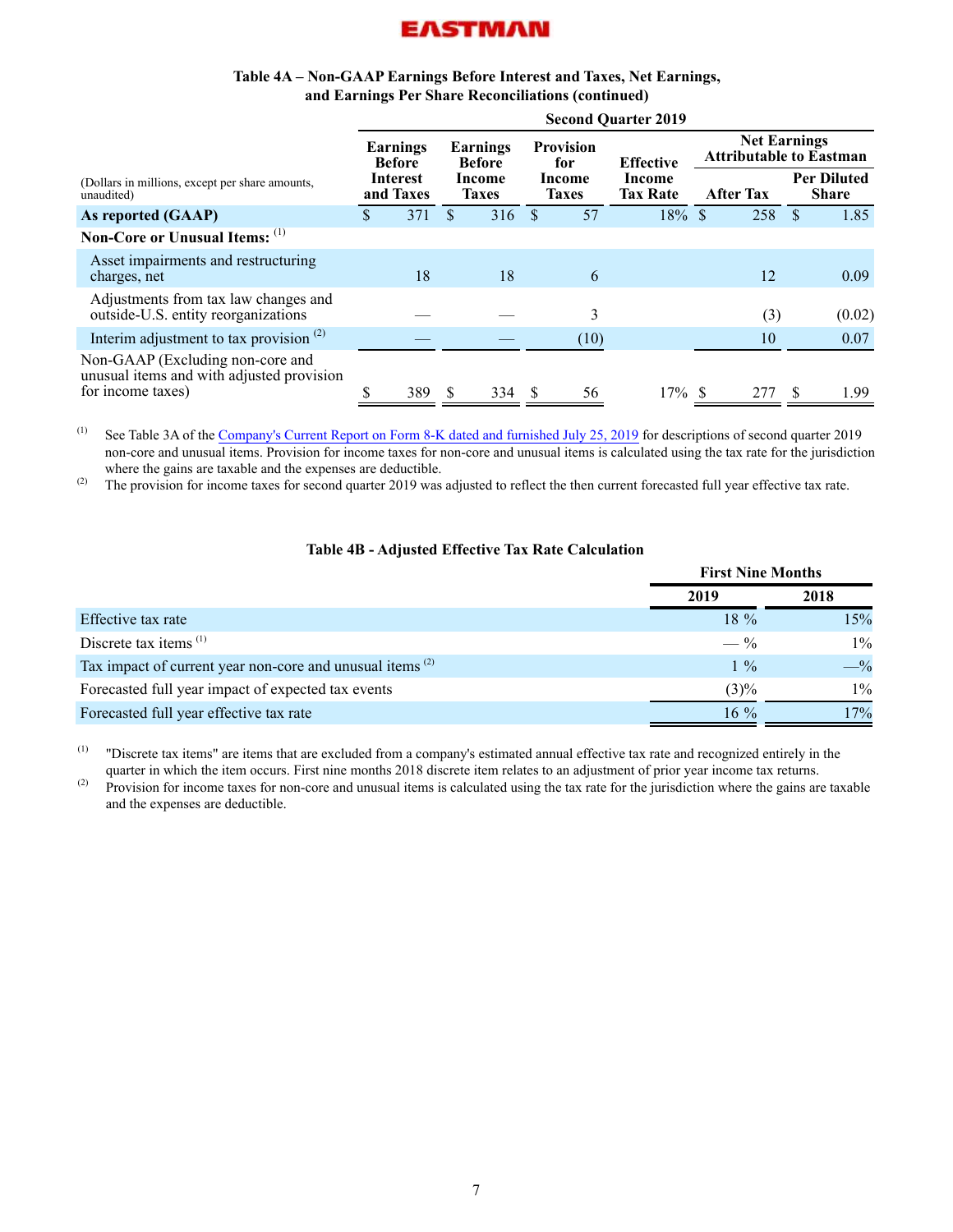### **Table 5A – Statements of Cash Flows**

<span id="page-8-0"></span>

| (Dollars in millions, unaudited)                                                                |              | <b>Third Quarter</b> |             |       |               | <b>First Nine Months</b> |                           |                |  |
|-------------------------------------------------------------------------------------------------|--------------|----------------------|-------------|-------|---------------|--------------------------|---------------------------|----------------|--|
|                                                                                                 |              | 2019                 |             | 2018  |               | 2019                     |                           | 2018           |  |
| Operating activities                                                                            |              |                      |             |       |               |                          |                           |                |  |
| Net earnings $(1)$                                                                              | \$           | 267                  | \$          | 413   | $\mathcal{S}$ | 735                      | $\boldsymbol{\mathsf{S}}$ | 1,049          |  |
| Adjustments to reconcile net earnings to net cash provided by<br>operating activities:          |              |                      |             |       |               |                          |                           |                |  |
| Depreciation and amortization                                                                   |              | 151                  |             | 151   |               | 462                      |                           | 451            |  |
| Gain from property insurance                                                                    |              |                      |             |       |               |                          |                           | (65)           |  |
| Provision for deferred income taxes                                                             |              | $\overline{2}$       |             | 10    |               | 13                       |                           | 15             |  |
| Changes in operating assets and liabilities, net of effect of<br>acquisitions and divestitures: |              |                      |             |       |               |                          |                           |                |  |
| (Increase) decrease in trade receivables                                                        |              | 30                   |             | (16)  |               | (50)                     |                           | (229)          |  |
| (Increase) decrease in inventories                                                              |              | 26                   |             | (103) |               | (122)                    |                           | (261)          |  |
| Increase (decrease) in trade payables                                                           |              | (95)                 |             | 17    |               | (183)                    |                           | $\overline{7}$ |  |
| Pension and other postretirement contributions (in excess of) less<br>than expenses             |              | (32)                 |             | (34)  |               | (97)                     |                           | (112)          |  |
| Variable compensation (in excess of) less than expenses                                         |              | 30                   |             | 47    |               | (15)                     |                           | 23             |  |
| Other items, net                                                                                |              | 37                   |             | (90)  |               | 90                       |                           | (75)           |  |
| Net cash provided by operating activities                                                       |              | 416                  |             | 395   |               | 833                      |                           | 803            |  |
| Investing activities                                                                            |              |                      |             |       |               |                          |                           |                |  |
| Additions to properties and equipment                                                           |              | (110)                |             | (137) |               | (308)                    |                           | (381)          |  |
| Proceeds from property insurance <sup>(2)</sup>                                                 |              |                      |             |       |               |                          |                           | 65             |  |
| Acquisitions, net of cash acquired                                                              |              | (29)                 |             |       |               | (48)                     |                           |                |  |
| Other items, net                                                                                |              | (2)                  |             | 1     |               | (4)                      |                           | $\mathbf{1}$   |  |
| Net cash used in investing activities                                                           |              | (141)                |             | (136) |               | (360)                    |                           | (315)          |  |
| Financing activities                                                                            |              |                      |             |       |               |                          |                           |                |  |
| Net increase (decrease) in commercial paper and other<br>borrowings                             |              | (90)                 |             | 71    |               | 149                      |                           | 339            |  |
| Proceeds from borrowings                                                                        |              | 110                  |             | 140   |               | 335                      |                           | 490            |  |
| Repayment of borrowings                                                                         |              | (110)                |             | (265) |               | (385)                    |                           | (693)          |  |
| Dividends paid to stockholders                                                                  |              | (85)                 |             | (80)  |               | (258)                    |                           | (240)          |  |
| Treasury stock purchases                                                                        |              | (75)                 |             | (125) |               | (325)                    |                           | (375)          |  |
| Other items, net                                                                                |              |                      |             |       |               | (3)                      |                           | (3)            |  |
| Net cash used in financing activities                                                           |              | (250)                |             | (259) |               | (487)                    |                           | (482)          |  |
| Effect of exchange rate changes on cash and cash equivalents                                    |              | (4)                  |             |       |               | (5)                      |                           | (4)            |  |
| Net change in cash and cash equivalents                                                         |              | 21                   |             |       |               | (19)                     |                           | $\overline{2}$ |  |
| Cash and cash equivalents at beginning of period                                                |              | 186                  |             | 193   |               | 226                      |                           | 191            |  |
| Cash and cash equivalents at end of period                                                      | $\mathbb{S}$ | 207                  | $\mathbb S$ | 193   | $\mathbb S$   | 207                      | $\sqrt{\ }$               | 193            |  |

(1) Third quarter 2018 net earnings includes \$67 million business interruption insurance in excess of costs from coal gasification incident. First nine months 2018 net earnings includes \$86 million business interruption and property damage insurance in excess of costs from coal gasification incident.

 $^{(2)}$  Cash proceeds from insurance for coal gasification incident property damage.